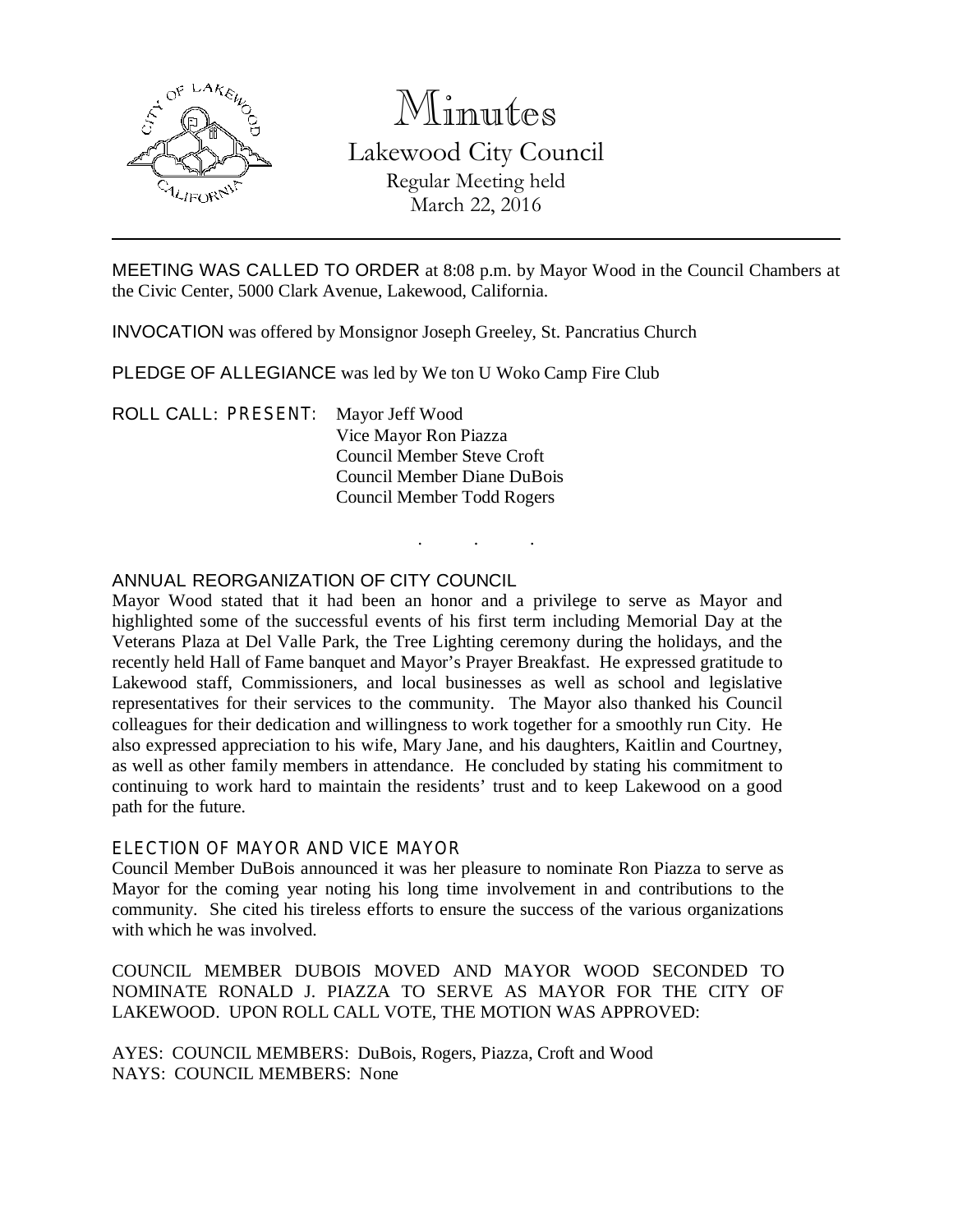City Council Minutes March 22, 2016 Page 2

# ANNUAL REORGANIZATION OF CITY COUNCIL – Continued

Mayor Piazza presented outgoing Mayor Wood with a plaque, DVD and scrapbook commemorating his year of service as Mayor.

Mayor Piazza thanked his colleagues for the opportunity to serve as Mayor and conveyed his appreciation to his wife, Nancy, and his family and friends, who were in attendance, for their support. He stated that having lived in the City for most of his life, he acknowledged Lakewood's history of being well-run and commended the Council's dedication and integrity. He observed that regardless of their varied backgrounds, strengths and perspectives, the Council's actions were in the best interests of the City and its residents and resulted in thoughtful and collaborative decision making. Mayor Piazza credited his mentors including the late Council Member Larry Van Nostran as well as Supervisor Don Knabe, who was in the audience, for their influence in helping him to realize the value of giving back to the community. He reported that in the coming months a plan would be announced to recognize individuals who made a difference in the community. He concluded by expressing his gratitude and pledging to do his best to maintain Lakewood's values, in working with his Council colleagues, City staff, residents and businesses.

Council Member Croft stated that he was pleased to nominate Diane DuBois for the office of Vice Mayor. Having previously served with her on the Planning and Environment Commission and currently on the City Council, he believed that her representation on various regional boards and commissions along with her business management and community volunteer experience made her well qualified.

COUNCIL MEMBER CROFT MOVED AND COUNCIL MEMBER WOOD SECONDED TO NOMINATE DIANE DUBOIS TO SERVE AS VICE MAYOR. UPON ROLL CALL VOTE, THE MOTION WAS APPROVED:

AYES: COUNCIL MEMBERS: Croft, DuBois, Rogers, Wood and Piazza NAYS: COUNCIL MEMBERS: None

. . .

ROUTINE ITEMS: COUNCIL MEMBER CROFT MOVED AND VICE MAYOR DUBOIS SECONDED TO APPROVE ROUTINE ITEMS 1 THROUGH 8.

- RI-1 Approval of Minutes of the Meeting held March 8, 2016
- RI-2 Approval of Personnel Transactions
- RI-3 Approval of Registers of Demands
- RI-4 Approval of Monthly Report of Investment Transactions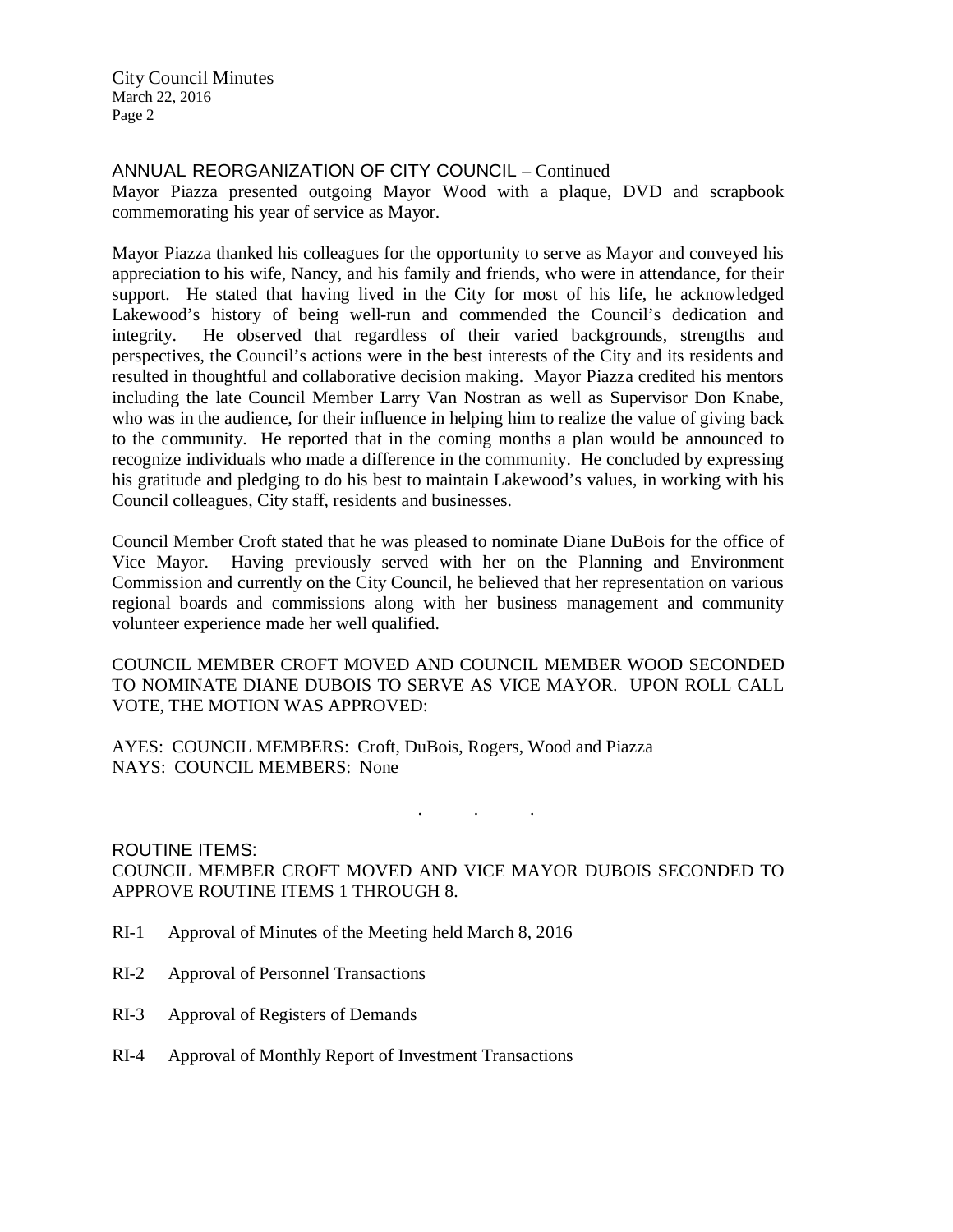City Council Minutes March 22, 2016 Page 3

#### ROUTINE ITEMS: - Continued

- RI-5 Authorization to Issue Purchase Order to Cost Share Paving 215th Street East of Pioneer Boulevard
- RI-6 RESOLUTION NO. 2016-12; A RESOLUTION OF THE CITY COUNCIL OF THE CITY OF LAKEWOOD ADDING A JOB CLASSIFICATION AND AMENDING EXISTING PAY RATE IN ATTACHMENT B OF RESOLUTION NO. 2014-27
- RI-7 Approval of Request for Substitution of Sub-Contractor Public Works Contract 2015-05, The Centre at Sycamore Plaza Boiler Replacement
- RI-8 Approval of Purchase of Bulk and CO<sub>2</sub> Tanks for Mayfair and McCormick Pools

UPON ROLL CALL VOTE, THE MOTION WAS APPROVED:

AYES: COUNCIL MEMBERS: Croft, DuBois, Rogers, Wood and Piazza NAYS: COUNCIL MEMBERS: None

#### 2.1 • ADOPTION OF SIGNATURE RESOLUTIONS

City Attorney Steve Skolnik stated that the proposed resolutions were part of the annual process of obtaining the appropriate signatures to be filed in order that checks could be written.

. . .

RESOLUTION NO. 2016-13; A RESOLUTION OF THE CITY COUNCIL OF THE CITY OF LAKEWOOD AUTHORIZING THE CITY TREASURER TO DEPOSIT FUNDS FOR SAFEKEEPING AND INVESTMENT AND AUTHORIZING WITHDRAWAL OF FUNDS FROM DEPOSITORIES

RESOLUTION NO. 2016-14; A RESOLUTION OF THE CITY COUNCIL OF THE CITY OF LAKEWOOD AUTHORIZING THE USE OF THE MANUAL, FACSIMILE AND/OR ELECTRONIC SIGNATURE OF RONALD J. PIAZZA, MAYOR, IN THE EXECUTION OF PUBLIC SECURITIES AND INSTRUMENTS OF PAYMENT

RESOLUTION NO. 2016-15; A RESOLUTION OF THE CITY COUNCIL OF THE CITY OF LAKEWOOD AUTHORIZING THE USE OF THE MANUAL, FACSIMILE AND/OR ELECTRONIC SIGNATURE OF DIANE DUBOIS, MAYOR PRO TEM, IN THE EXECUTION OF PUBLIC SECURITIES AND INSTRUMENTS OF PAYMENT

COUNCIL MEMBER WOOD MOVED AND COUNCIL MEMBER ROGERS SECONDED TO ADOPT RESOLUTIONS NO. 2016-13, 2016-14 AND 2016-15. UPON ROLL CALL VOTE, THE MOTION WAS APPROVED:

AYES: COUNCIL MEMBERS: Croft, DuBois, Rogers, Wood and Piazza NAYS: COUNCIL MEMBERS: None